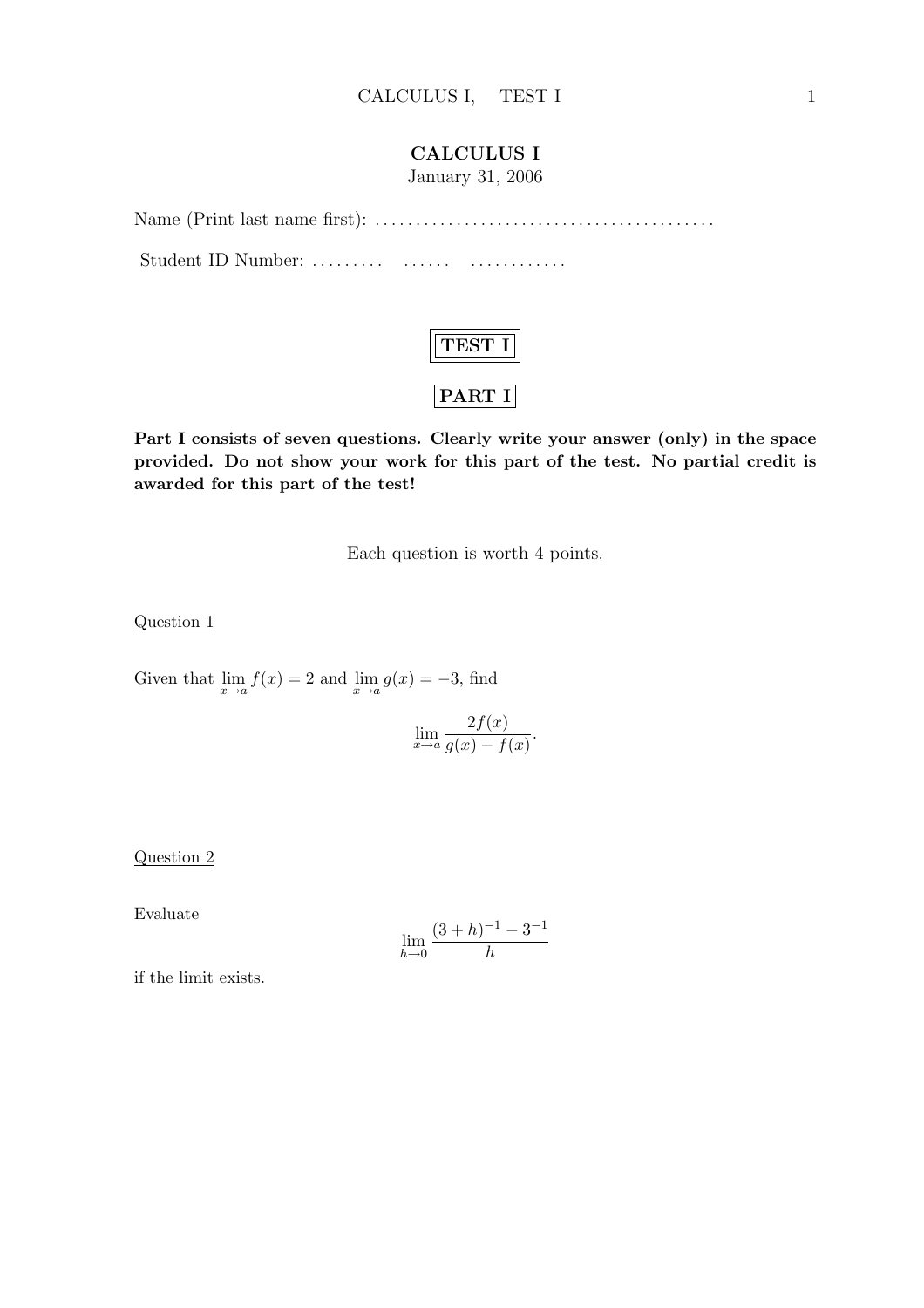### Question 3

In the theory of relativity, the length of an object with velocity  $v$  is

$$
L = L_0 \sqrt{1 - v^2/c^2}
$$

where  $L_0$  is the length at rest and c is the speed of light. What happens to the length of the object when  $v \to c^{-}$ ?

#### Question 4

In the theory of relativity, the mass of a particle with velocity  $v$  is

$$
m = \frac{m_0}{\sqrt{1 - v^2/c^2}}
$$

where  $m_0$  is the mass at rest and c is the speed of light. What happens to the mass of the particle when  $v \to c^{-}$ ?

Question 5

 $\lim_{x \to \infty} (e^{-2x} \cos x) =$ 

#### Question 6

Find the *slope* of the tangent line to the curve  $y = \sqrt{x}$  at the point (1, 1).

#### Question 7

 $\lim_{x \to \infty} \tan^{-1}(x^2 - x^4) =$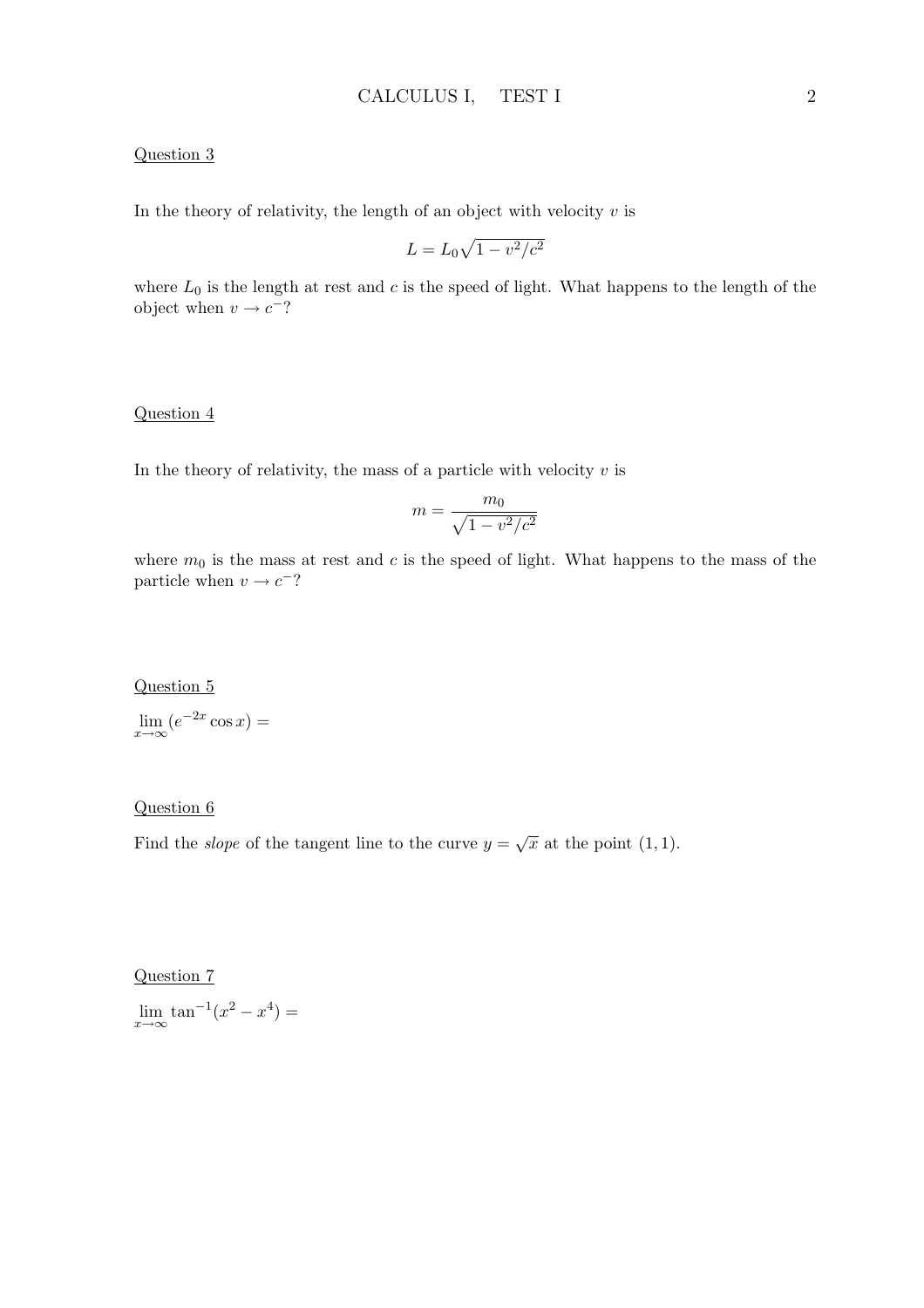### PART II

Each problem is worth 8 points.

Part II consists of nine problems. You must show your work on this part of the test to get full credit. Displaying only the final answer (even if correct) without the relevant steps will not get full credit.

### Problem 1

Consider the function

$$
f(x) = \begin{cases} 5x - 2 & \text{for } x < 4, \\ 4x + 3 & \text{for } x \ge 4. \end{cases}
$$

(a) Evaluate

 $\lim_{x\to 4^-} f(x).$ 

(b) Evaluate

$$
\lim_{x \to 4^+} f(x).
$$

(c) Is this function continuous at  $x = 4$ ? (Justify your answer!)

## Problem 2

Sketch the graph of an example of a function  $f$  that satisfies all of the following conditions.

$$
\lim_{x \to 0^{-}} f(x) = 1, \qquad \lim_{x \to 0^{+}} f(x) = -1, \qquad \lim_{x \to 2^{-}} f(x) = 0,
$$
  

$$
\lim_{x \to 2^{+}} f(x) = 1, \qquad f(2) = 1, \qquad f(0) \text{ is undefined.}
$$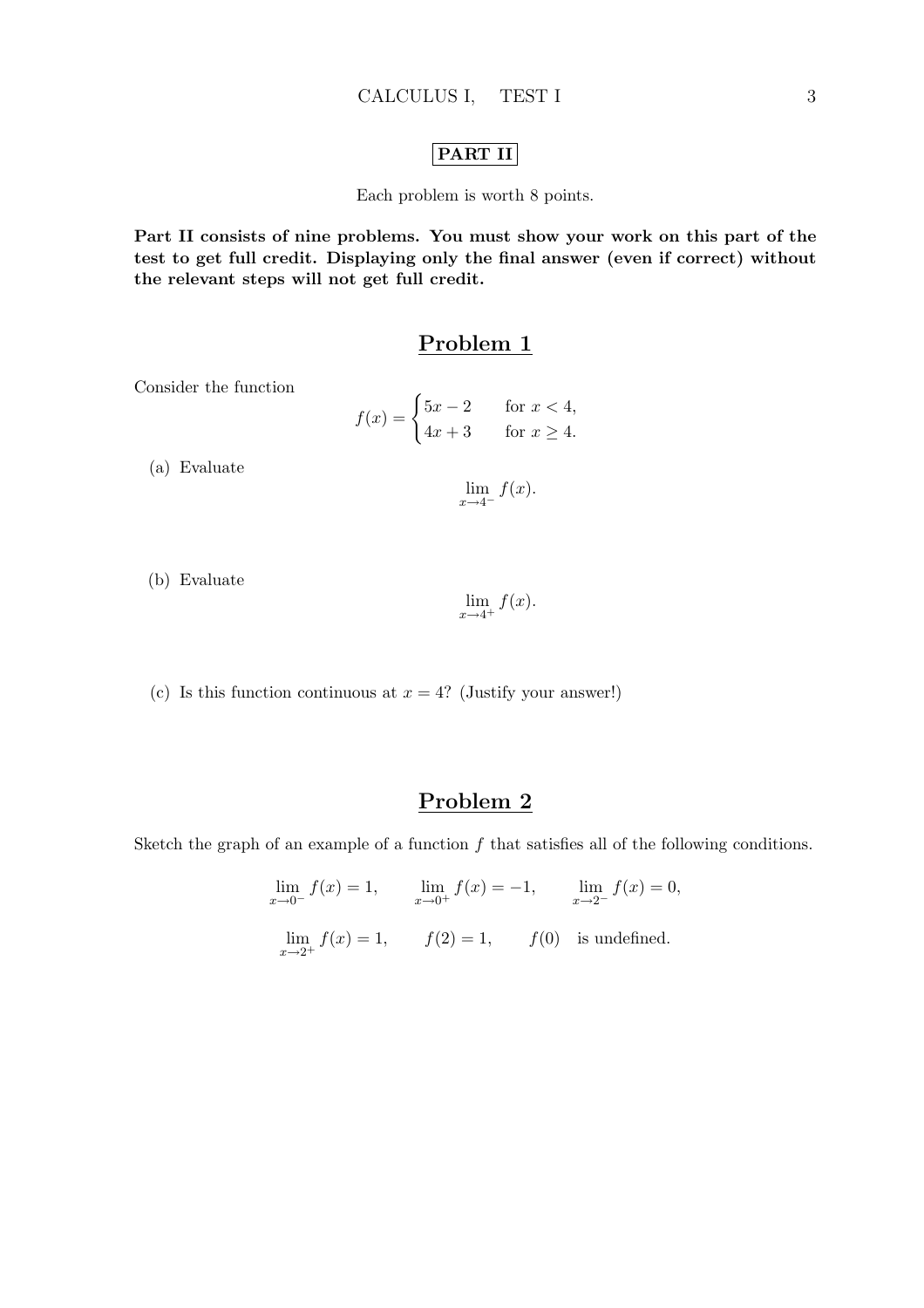Consider the function

$$
f(x) = \frac{x^2 - 9}{2x^2 + 7x + 3}
$$

.

- (a) Is the function  $f(x)$  continuous at the number  $a = -3$  (justify your answer!)? If your answer is no, then what kind of discontinuity does the function  $f(x)$  have at the number  $a = -3?$
- (b) Evaluate the limit (if it exists)

$$
\lim_{x \to -3} f(x).
$$

(c) If your answer in Part (a) is no, then what should the value of the function be at  $a = -3$  in order to make it continuous there if possible? (That is, for the function to be continuous at  $a = -3$ , what should be the value of  $f(-3)$ , if need be?)

## Problem 4

Evaluate the limit

$$
\lim_{x \to 1} \arctan\left(\frac{\sqrt{3}x^2 - \sqrt{3}}{2x^2 - 2x}\right).
$$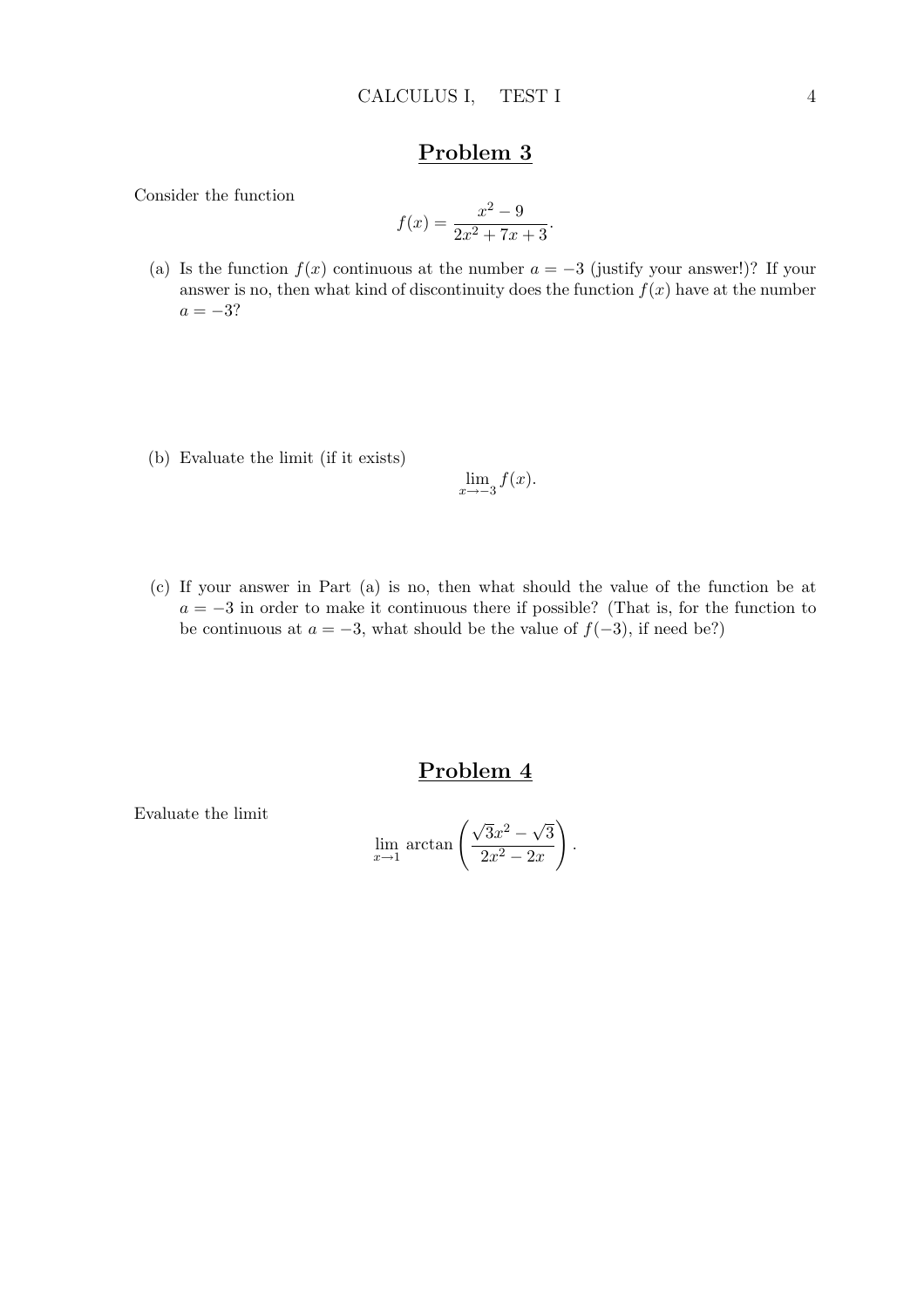For what (numerical) value of the constant c is the function  $f(x)$  continuous on  $(-\infty, \infty)$ ?

$$
f(x) = \begin{cases} cx^2 + x & \text{if } x > 1, \\ x^3 - cx & \text{if } x \le 1. \end{cases}
$$

(Justify your answer!)

# Problem 6

Consider the function

$$
f(x) = x^3 - x + 1.
$$

(a) Prove that the function has (at least) one real root. (Justify your answer!)

(b) Find an interval of length 1 that contains a root.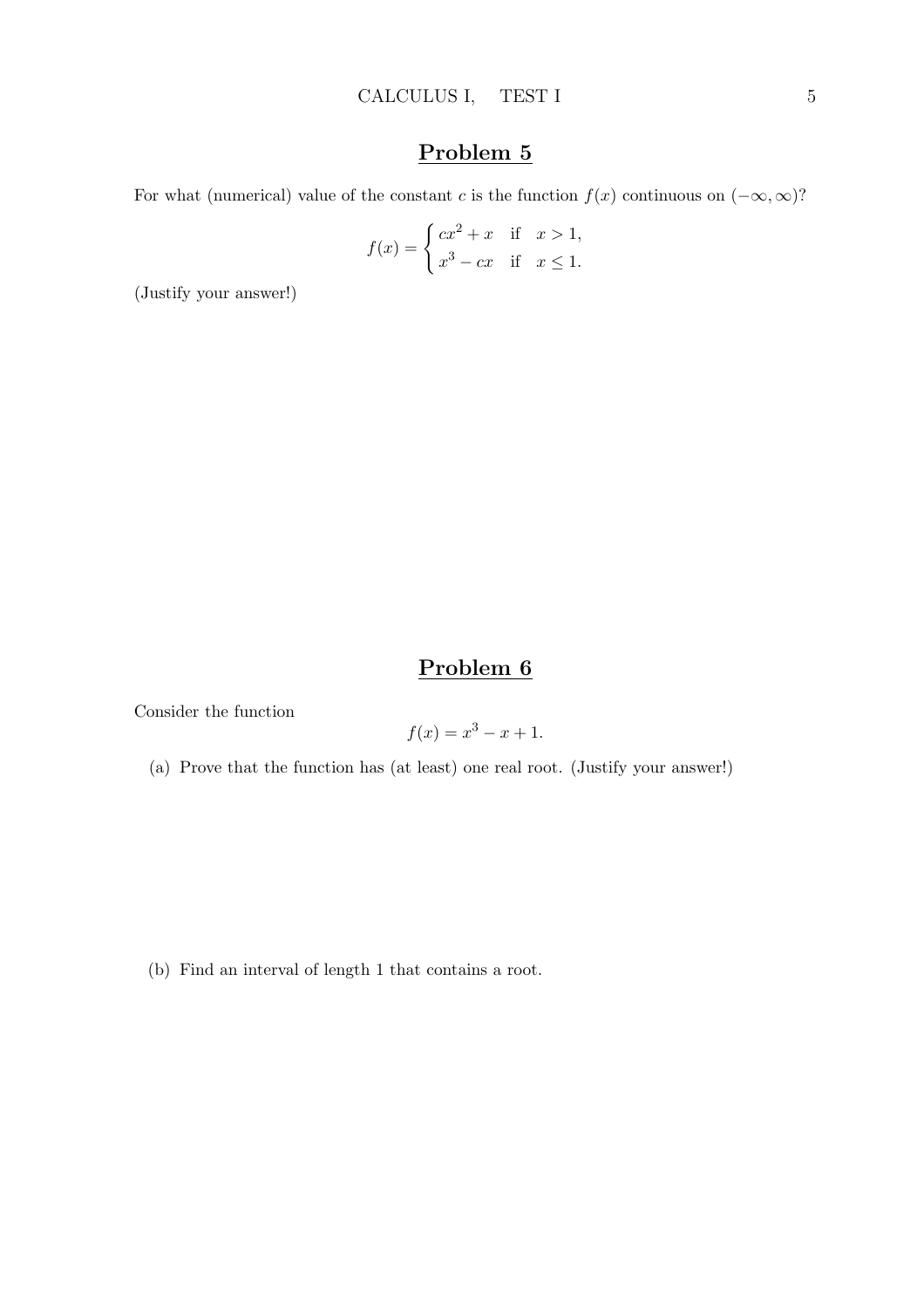Evaluate (by showing your work)

$$
\lim_{x \to \infty} \left( \sqrt{x^2 + x} - \sqrt{x^2 - 3x} \right)
$$

if the limit exists.

# Problem 8

Consider the function

$$
f(x) = \frac{x^2 + x - 2}{x^2 + 3x + 2}.
$$

(a) Find the horizontal asymptote of the curve  $y = f(x)$ . (Always show your work!)

(b) Find the vertical asymptote(s) of the curve  $y = f(x)$ . (Always show your work!)